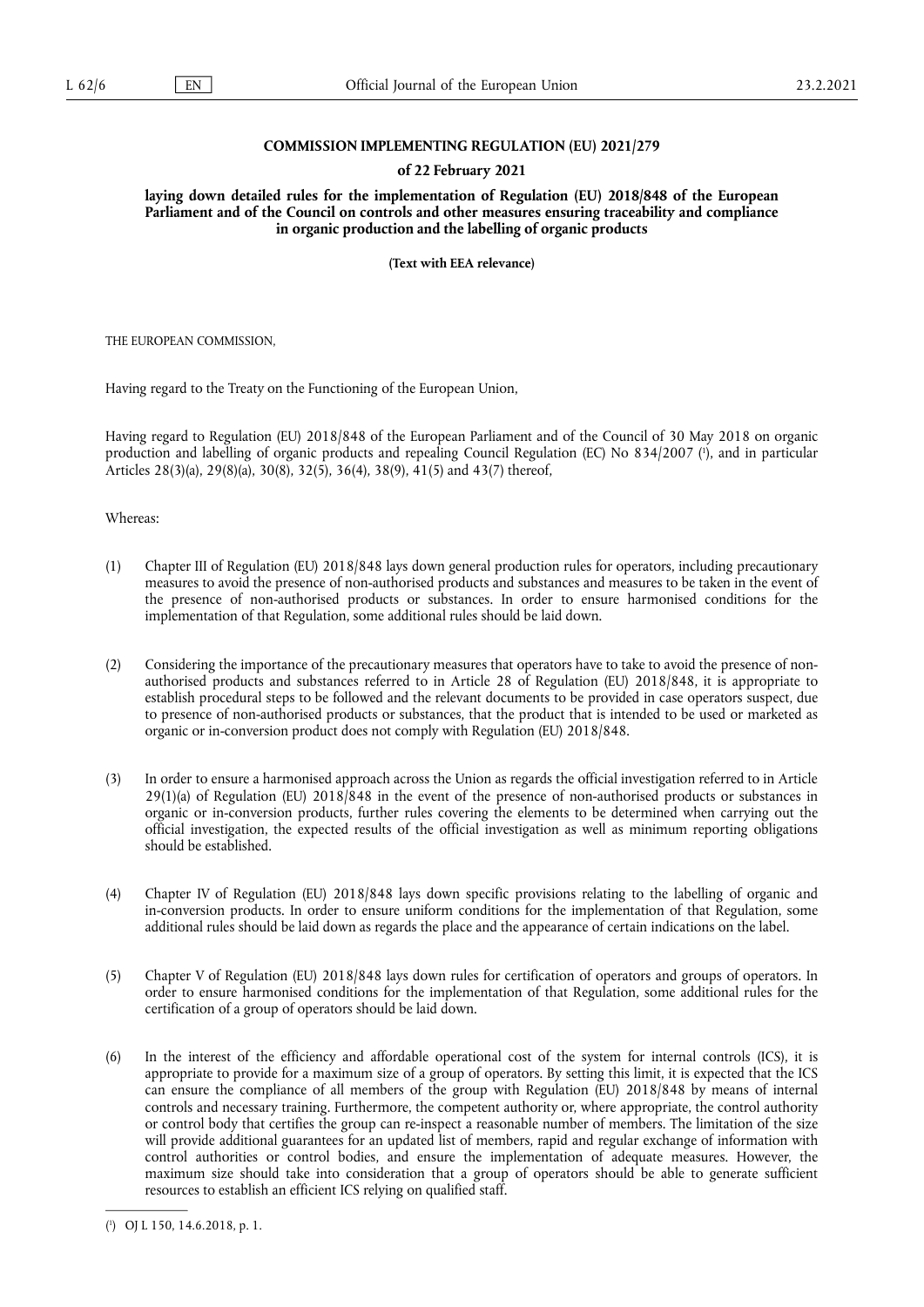- (7) In order to provide evidence of compliance and to allow the exchange of information and sharing of knowledge, the list of documents and records that a group of operators has to keep for the purposes of the ICS should be laid down.
- (8) The ICS should constitute the basis for the certification of a group of operators. Therefore, ICS managers should be required to inform the competent authority or, where appropriate, the control authority or control body that provides the certificate of the most important issues, such as suspicions of non-compliances, suspensions or withdrawals of members and any prohibition of the placing on the market of products as organic or in-conversion products.
- (9) Chapter VI of Regulation (EU) 2018/848 lays down rules for official controls and other official activities. In order to ensure harmonised conditions for the implementation of that Regulation, some additional rules should be laid down.
- (10) In order to ensure the continuity of the current national control systems in the Member States, rules on minimum percentages for official controls and sampling should be established.
- (11) With a view to eliminating the substantial divergence in the current application of national catalogues of measures in the Member States, a common template for a catalogue of measures should be established and further guidelines on the classification of non-compliances and the appropriate measures should be provided for.
- (12) Information on any suspicion of non-compliance or any established non-compliance that affects the integrity of organic or in-conversion products should be shared between the Member States and the Commission directly and as effectively as possible, primarily in order to allow all competent authorities concerned to carry out official investigations and apply necessary measures as required in Article 29(1) and (2), Article 41(1), (2) and (3) and Article 42 of Regulation (EU) 2018/848. Furthermore, it is appropriate to specify the details and procedures for sharing that information, including functionalities of the Organic Farming Information System. In that context, this Regulation should also clarify that in case of any suspicion or established non-compliance that affects the integrity of organic or in-conversion products discovered by the control authority or control body, such information should be transferred without delay to their competent authorities. Finally, this Regulation should specify which information should at least be shared by control authorities and control bodies with other control authorities and control bodies and their competent authorities and set an obligation for the competent authorities to take the appropriate measures and establish documented procedures to enable such exchange of information on their territory.
- <span id="page-1-4"></span><span id="page-1-3"></span>(13) Groups of operators in third countries operating in compliance with Council Regulation (EC) No 834/2007 ( 2 [\)](#page-1-0) and Commission Regulations (EC[\)](#page-1-1) No 889/2008 [\(](#page-1-2)<sup>3</sup>) and (EC) No 1235/2008 (<sup>4</sup>) may have a number of members significantly higher than the maximum size set by this Regulation. Establishing new groups of operators complying with this new requirement may imply tangible adaptations for establishing the corresponding legal entity, an ICS and the necessary elements for the certification by a control authority or control body. Hence, a transitional period of maximum 3 years from 1 January 2022 should be provided for in respect of those groups of operators to permit them to carry out the necessary adaptations to comply with the new maximum size.
- (14) The requirement related to the national catalogue of measures may imply the changing of already existing national catalogues of measures that have been developed in Member States until now in compliance with Regulations (EC) No 834/2007 and (EC) No 889/2008. Hence, a transitional period of maximum 1 year from 1 January 2022 should be provided for all Member States in respect of those existing national catalogues of measures in order to permit them to carry out the necessary improvements or the replacement of their national catalogues of measures to comply with the new requirements.

<span id="page-1-0"></span>[<sup>\(</sup>](#page-1-3) 2 ) Council Regulation (EC) No 834/2007 of 28 June 2007 on organic production and labelling of organic products and repealing Regulation (EEC) No 2092/91 (OJ L 189, 20.7.2007, p. 1).

<span id="page-1-1"></span>[<sup>\(</sup>](#page-1-4) 3 ) Commission Regulation (EC) No 889/2008 of 5 September 2008 laying down detailed rules for the implementation of Council Regulation (EC) No 834/2007 on organic production and labelling of organic products with regard to organic production, labelling and control (OJ L 250, 18.9.2008, p. 1).

<span id="page-1-2"></span>[<sup>\(</sup>](#page-1-4) 4 ) Commission Regulation (EC) No 1235/2008 of 8 December 2008 laying down detailed rules for implementation of Council Regulation (EC) No 834/2007 as regards the arrangements for imports of organic products from third countries (OJ L 334, 12.12.2008, p. 25).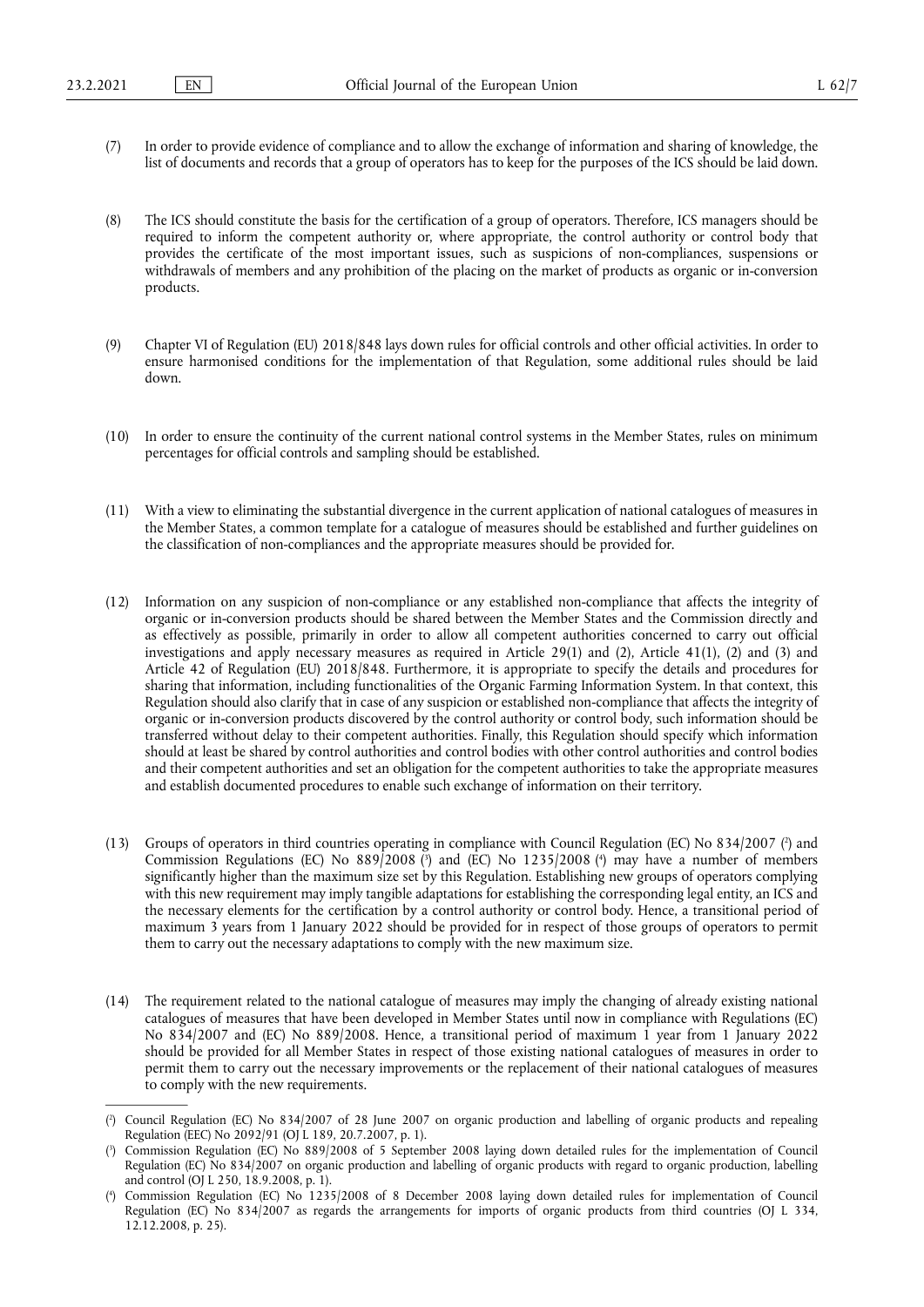- (15) In the interest of clarity and legal certainty, this Regulation should apply from the date of application of Regulation (EU) 2018/848.
- (16) The measures provided for in this Regulation are in accordance with the opinion of the Committee on Organic **Production**

HAS ADOPTED THIS REGULATION:

# *Article 1*

## **Procedural steps to be followed by the operator in case of a suspicion of non-compliance due to the presence of non-authorised products or substances**

1. In order to check whether the suspicion can be substantiated in accordance with Article 28(2)(b) of Regulation (EU) 2018/848, the operator shall take into account the following elements:

- (a) where the suspicion of non-compliance concerns an incoming organic or in-conversion product, the operator shall check whether:
	- (i) the information on the label of the organic or in-conversion product and the information on the accompanying documents match;
	- (ii) the information on the certificate provided by the supplier relates to the product actually purchased;
- (b) where there is a suspicion that the cause of the presence of the non-authorised products or substances lies under the control of the operator, the operator shall examine any possible cause for the presence of non-authorised products or substances.

2. When the operator informs the competent authority or, where appropriate, the control authority or control body in accordance with Article 28(2)(d) of Regulation (EU) 2018/848 about a substantiated suspicion or when the suspicion cannot be eliminated, the operator shall provide, if relevant and where available, the following elements:

- (a) information and documents about the supplier (delivery note, invoice, certificate of the supplier, Certificate of Inspection for organic products (COI));
- (b) the traceability of the product with the lot identification, stock quantity, and quantity of product sold;
- (c) laboratory results, from accredited laboratory when relevant and available;
- (d) the sampling sheet detailing the time, place and method used to take the sample;
- (e) any information about any previous suspicion with regard to the specific non-authorised product or substance;
- (f) every other relevant document to clarify the case.

#### *Article 2*

### **Methodology of an official investigation**

1. Without prejudice to Article 38(2) of Regulation (EU) 2018/848, when carrying out an official investigation referred to in Article  $29(1)(a)$  of that Regulation, the competent authorities or, where appropriate, control bodies or control authorities shall determine at least the following:

- (a) the name, lot identification, ownership and physical location of the organic or in-conversion products concerned;
- (b) whether the products concerned are still placed on the market as organic or in-conversion products or used in organic production;
- (c) the type, name, quantity and other relevant information of the present non-authorised products or substances;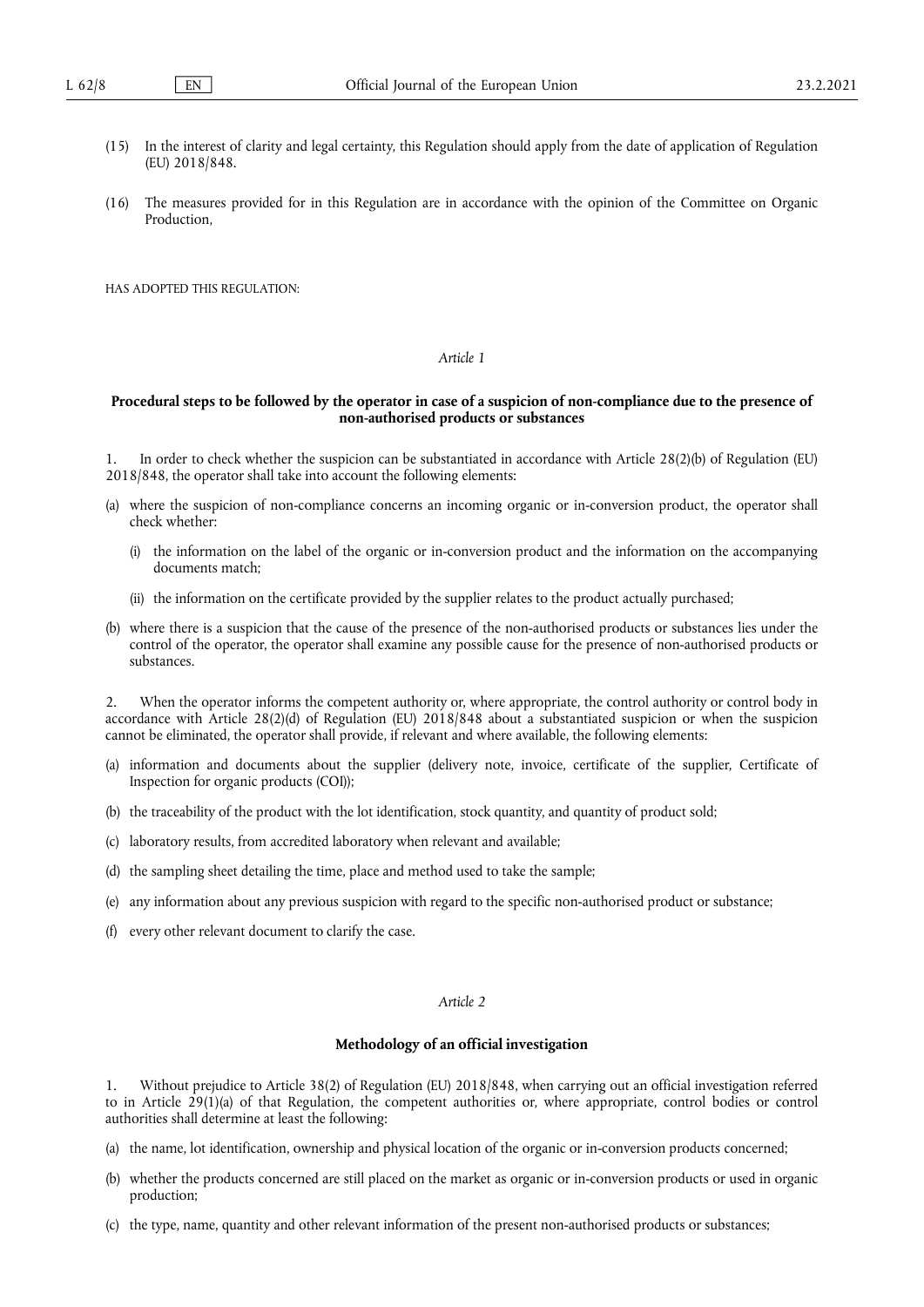- (d) at which stage of production, preparation, storing or distribution and where exactly the presence of non-authorised products or substances has been detected, in particular for plant production, whether the sample was taken preharvest or post-harvest;
- (e) whether other operators in the supply chain are affected;
- (f) the results of previous official investigations on the organic or in-conversion products and operators concerned.

<span id="page-3-1"></span>2. The official investigation shall be pursued by using appropriate methods and techniques, including those referred to in Article 14 and Article 137(3) of Regulation (EU) 2017/625 of the European Parliament and of the Council ( 5 [\).](#page-3-0)

- 3. The official investigation shall at least conclude on:
- (a) the integrity of organic and in-conversion products;
- (b) the source and the cause of the presence of non-authorised products or substances;
- (c) the elements provided in Article 29(2)(a), (b) and (c) of Regulation (EU) 2018/848.

4. The competent authorities or, where appropriate, control authorities or control bodies shall draw up a final report for each official investigation. That final report shall contain:

- (a) the records of the specific elements required pursuant to this Article;
- (b) the records of the information exchanged with the competent authority, other control authorities and control bodies and the Commission related to this official investigation.

# *Article 3*

# **Conditions for the uses of certain indications**

1. The indication provided for in-conversion products of plant origin as referred to in Article 30(3) of Regulation (EU) 2018/848 shall appear in:

- (a) a colour, size and style of lettering that is not more prominent than the sales description of the product, while the entire indication shall have the same size of letters;
- (b) the same visual field as the code number of the control authority or control body as referred to in Article 32(1)(a) of Regulation (EU) 2018/848.

2. The indication of the code number of the control authority or control body as referred to in Article 32(1)(a) of Regulation (EU) 2018/848 shall appear in the same visual field as the organic production logo of the European Union, where it is used in the labelling.

3. The indication of the place where the agricultural raw materials of which the product is composed have been farmed, as referred to in Article 32(2) of Regulation (EU) 2018/848, shall be placed immediately below the code number referred to in paragraph 2 of this Article.

# *Article 4*

### **Composition and dimension of a group of operators**

A member of a group of operators shall register to only one group of operators for a given product, also where the operator is engaged in different activities related to that product.

The maximum size of a group of operators shall be 2 000 members.

<span id="page-3-0"></span>[<sup>\(</sup>](#page-3-1) 5 ) Regulation (EU) 2017/625 of the European Parliament and of the Council of 15 March 2017 on official controls and other official activities performed to ensure the application of food and feed law, rules on animal health and welfare, plant health and plant protection products, amending Regulations (EC) No 999/2001, (EC) No 396/2005, (EC) No 1069/2009, (EC) No 1107/2009, (EU) No 1151/2012, (EU) No 652/2014, (EU) 2016/429 and (EU) 2016/2031 of the European Parliament and of the Council, Council Regulations (EC) No 1/2005 and (EC) No 1099/2009 and Council Directives 98/58/EC, 1999/74/EC, 2007/43/EC, 2008/119/EC and 2008/120/EC, and repealing Regulations (EC) No 854/2004 and (EC) No 882/2004 of the European Parliament and of the Council, Council Directives 89/608/EEC, 89/662/EEC, 90/425/EEC, 91/496/EEC, 96/23/EC, 96/93/EC and 97/78/EC and Council Decision 92/438/EEC (Official Controls Regulation) (OJ L 95, 7.4.2017, p. 1).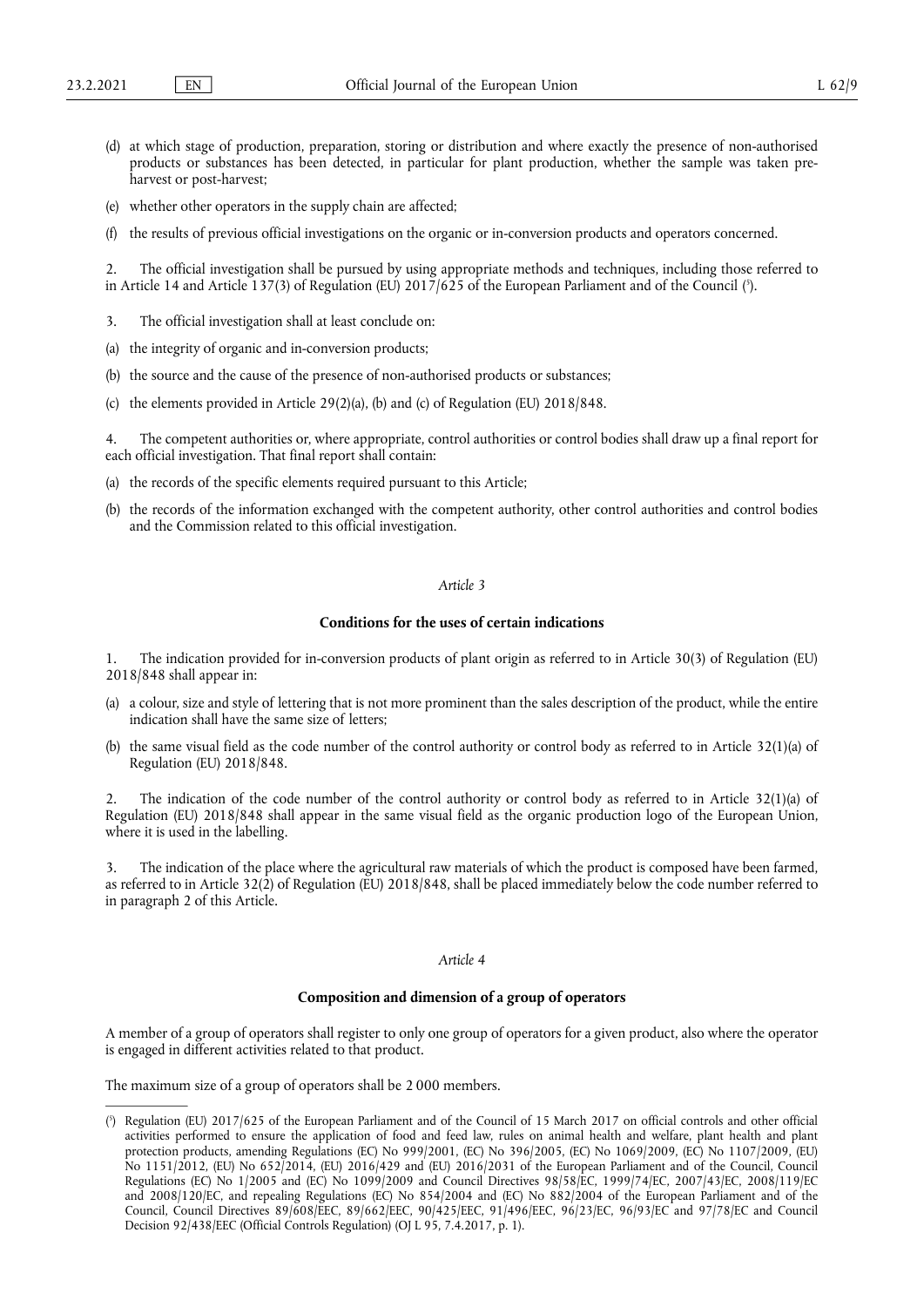### *Article 5*

## **Documents and records of a group of operators**

The group of operators shall keep the following documents and records for the purposes of the system for internal controls  $(ICS):$ 

- (a) the list of members of the group of operators based on their registration of each member and consisting of the following elements for each member of the group of operators:
	- (i) name and identification (code number);
	- (ii) contact details;
	- (iii) date of registration;
	- (iv) total land surface under the management of the member and whether it is part of an organic, in-conversion or non-organic production unit;
	- (v) information on each production unit and/or activity: size, location, including a map where available, product, date of the beginning of the conversion period and yield estimates;
	- (vi) date of the last internal inspection with the name of the ICS inspector;
	- (vii) date of the last official control performed by the competent authority or, where appropriate, control authority or control body with the name of the inspector;
	- (viii) date and version of the list;
- (b) the signed membership agreements between the member and the group of operators as legal person, which shall include the rights and responsibilities of the member;
- (c) the internal inspection reports signed by the ICS inspector and the inspected member of the group of operators and including at least the following elements:
	- (i) the name of the member and the location of the production unit or premises, including purchase and collection centres where the activities referred to in Article 36(1)(a) of Regulation (EU) 2018/848 subject to the inspection take place;
	- (ii) the date and starting and ending hour of the internal inspection;
	- (iii) the findings of the inspection;
	- (iv) the audit scope/perimeter;
	- (v) the date of issue of the report;
	- (vi) the name of the internal inspector;
- (d) the training records of the ICS inspectors consisting of:
	- (i) the dates of the training;
	- (ii) the subject matter of the training;
	- (iii) the name of the trainer;
	- (iv) the signature of the trainee;
	- (v) where appropriate, an assessment of the knowledge acquired;
- (e) the training records of the members of the group of operators;
- (f) the records of the measures taken in case of non-compliance by the ICS manager, which shall include:
	- (i) the members subject to measures in case of non-compliance, including those suspended, withdrawn or required to comply with a new conversion period;
	- (ii) documentation of identified non-compliance;
	- (iii) documentation of follow-up of the measures;
- (g) traceability records, including information on the quantities, on the following activities, where relevant:
	- (i) purchase and distribution of farm inputs including plant reproductive material by the group;
	- (ii) production including harvest;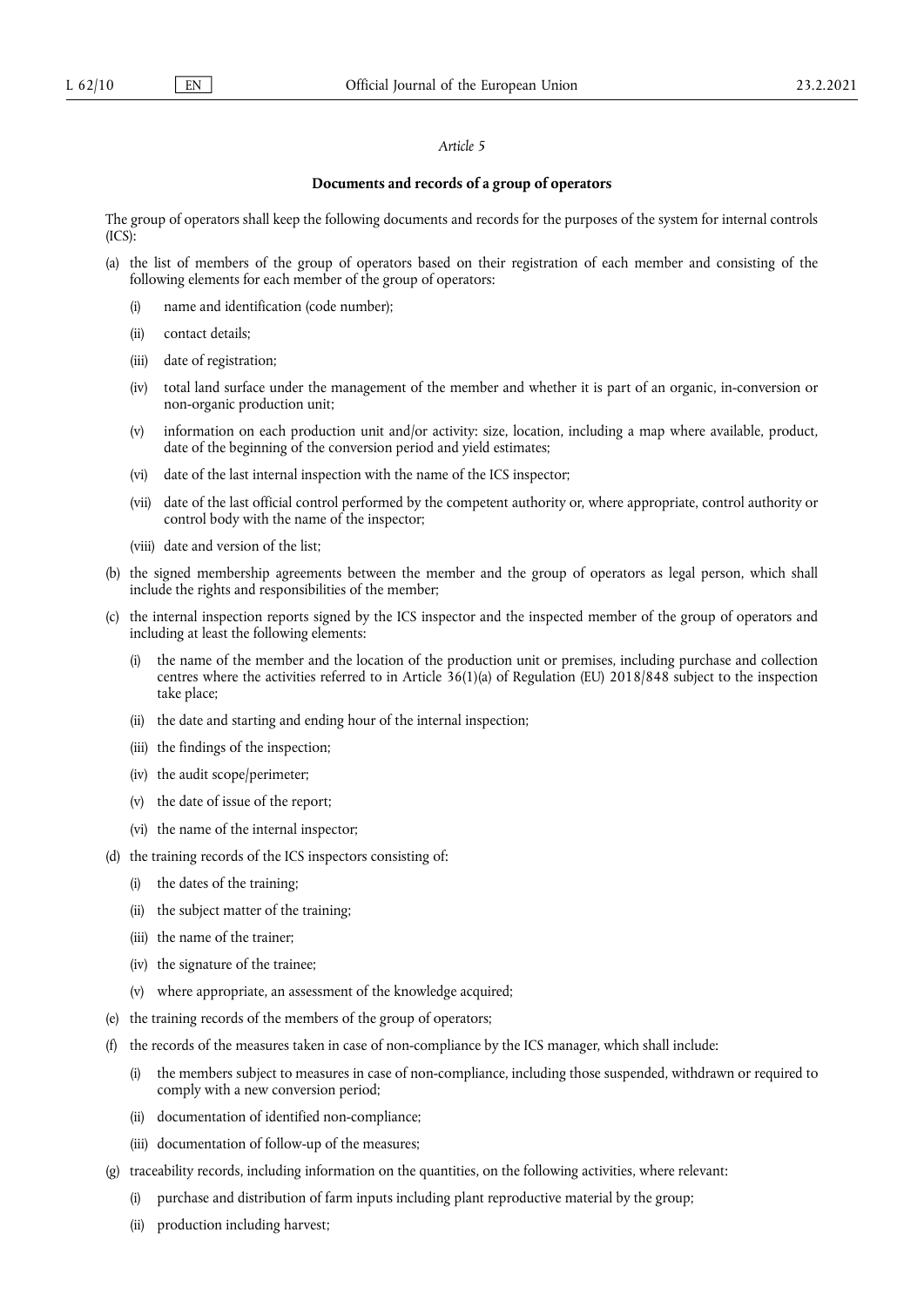- (iii) storing;
- (iv) preparation;
- (v) delivery of products from each member to the joint marketing system;
- (vi) placing on the market of products by the group of operators;
- (h) the written agreements and contracts between the group of operators and subcontractors including information on the nature of the subcontracted activities;
- (i) the appointment of the ICS manager;
- (j) the appointment of the ICS inspectors as well as the list of ICS inspectors.

The list of members referred to in point (a) of the first paragraph shall be updated by the ICS manager after any modification of the elements listed in point (a)(i) to (viii) and it shall be indicated whether any of the members has been suspended or withdrawn due to measures in case of non-compliance resulting from internal inspections or official controls.

#### *Article 6*

#### **Notifications from the ICS manager**

The ICS manager shall immediately notify the competent authority or, where appropriate, the control authority or control body of the following information:

- (a) any suspicion of major and critical non-compliance;
- (b) any suspension or withdrawal of a member or a production unit or premises, including purchase and collection centres, from the group;
- (c) any prohibition of the placing on the market of a product as organic or in-conversion, including the name of the member or members concerned, the relevant quantities and lot identification.

# *Article 7*

#### **Minimum percentages of controls and sampling**

The following rules on minimum percentages shall apply to the official controls referred to in Article 38(4) of Regulation (EU) 2018/848 to be carried out by each competent authority or, where appropriate, control authority or control body according to the risk of non-compliance:

- (a) minimum 10 % of all official controls of operators or groups of operators shall be carried out without prior notice every year;
- (b) minimum 10 % of additional controls to those referred to in Article 38(3) of Regulation (EU) 2018/848 shall be carried out every year;
- (c) minimum 5 % of the number of operators, excluding operators exempted in accordance with Articles 34(2) and 35 (8) of Regulation (EU) 2018/848 shall be subject to sampling in accordance with Article 14(h) of Regulation (EU)  $2017/625$  every year;
- (d) minimum 2 % of the members of each group of operators shall be subject to sampling in accordance with Article 14(h) of Regulation (EU) 2017/625 every year;
- (e) minimum 5 % of the operators that are members of a group of operators, but not less than 10 members, shall be subject to re-inspection every year. Where the group of operators has 10 members or less, all members shall be controlled in connection with the verification of compliance referred to in Article 38(3) of Regulation (EU) 2018/848.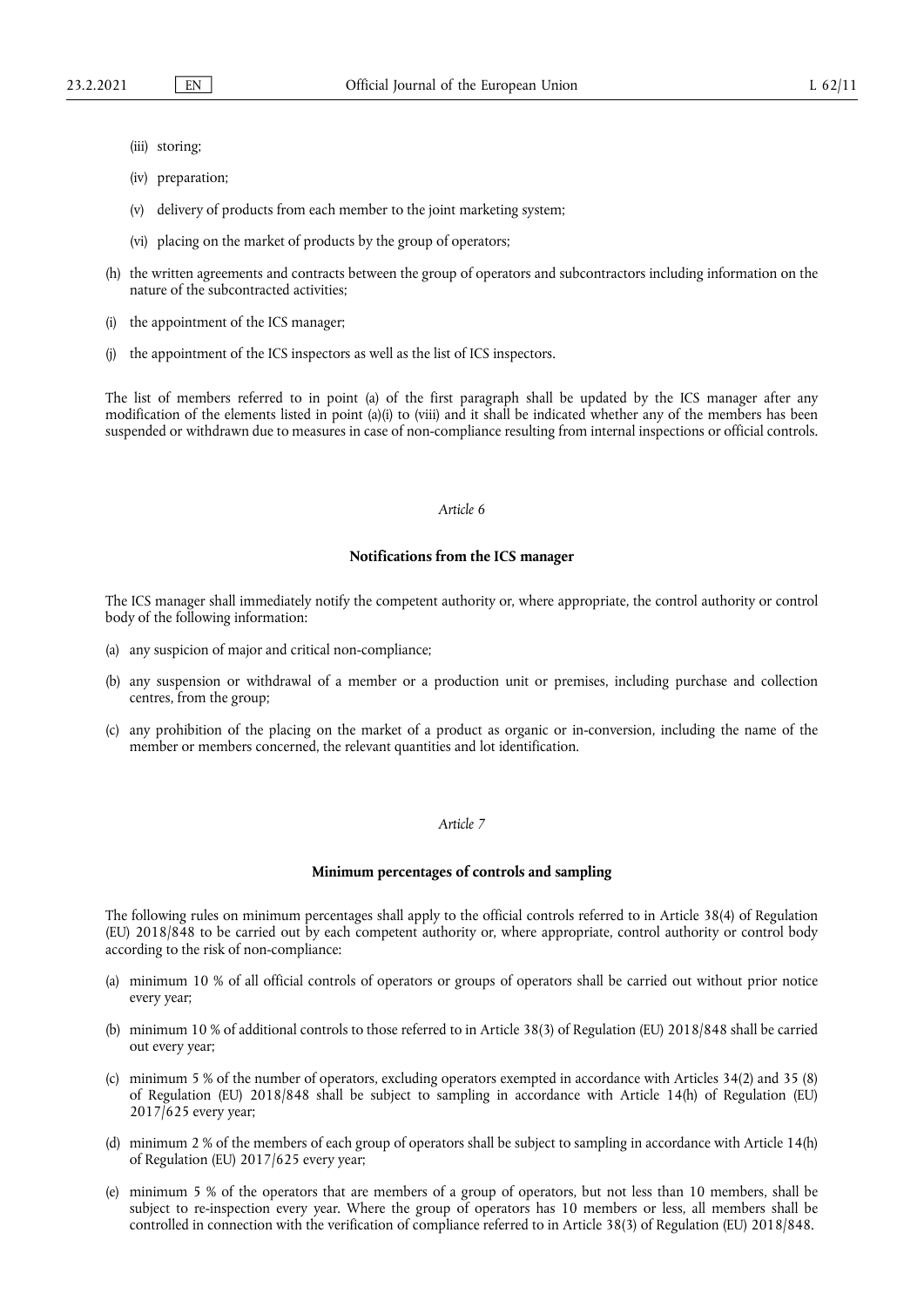#### *Article 8*

#### **Measures in case of established non-compliance**

The competent authorities may use the uniform arrangements set out in the Annex I to this Regulation to develop a national catalogue of measures as referred to in Article 41(4) of Regulation (EU) 2018/848.

That national catalogue of measures shall cover at least:

- a list of non-compliances with a reference to the specific rules of Regulation (EU) 2018/848 or of the delegated or implementing act adopted in accordance with that Regulation;
- (b) the classification of the non-compliances into three categories: minor, major and critical, taking into account at least the following criteria:
	- (i) the application of precautionary measures referred to in Article 28(1) of Regulation (EU) 2018/848 and the own controls referred to in Article 9(1)(d) of Regulation (EU) 2017/625;
	- (ii) the impact on the integrity of the organic or in-conversion status of products;
	- (iii) the ability of the traceability system to locate the affected product(s) in the supply chain;
	- (iv) the response to previous requests by the competent authority or, where appropriate, the control authority or control body;
- (c) the measures corresponding to different categories of non-compliances.

#### *Article 9*

# **Exchange of information**

1. For the purposes of Article 43(1) of Regulation (EU) 2018/848, the competent authorities shall use the Organic Farming Information System (OFIS) and the templates set out in Annex II to this Regulation to exchange information with the Commission and other Member States in accordance with the following rules:

- (a) a Member State (notifying Member State) shall notify the Commission and relevant Member State or Member States (notified Member State or Member States) at least in the following situations:
	- (i) when the suspected or established non-compliance affects the integrity of organic or in-conversion products coming from another Member State;
	- (ii) when the suspected or established non-compliance affects the integrity of organic or in-conversion products imported from a third country pursuant to Article 45(1) or Article 57 of Regulation (EU) 2018/848;
	- (iii) when the suspected or established non-compliance affects the integrity of organic or in-conversion products coming from the notifying Member State, since it could have implications for one or more notified Member States (alert notification);
- (b) in the situations referred to in point (a)(i) and (ii) the notified Member State or Member States shall reply within 30 calendar days from the date of receipt of the notification and shall inform about the actions and measures taken, including the results of the official investigation and provide any other information available and/or required by the notifying Member State;
- (c) the notifying Member State may ask the notified Member State or Member States for any necessary additional information;
- (d) the notifying Member State shall, as soon as possible, make the necessary entries and updates in OFIS, including the updates relating to the results of its own official investigations;
- (e) in the situation referred to in point (a) (ii) and when the Commission is notified by a Member State, the Commission shall inform the competent authority, or where relevant, the control authority or control body of the third country.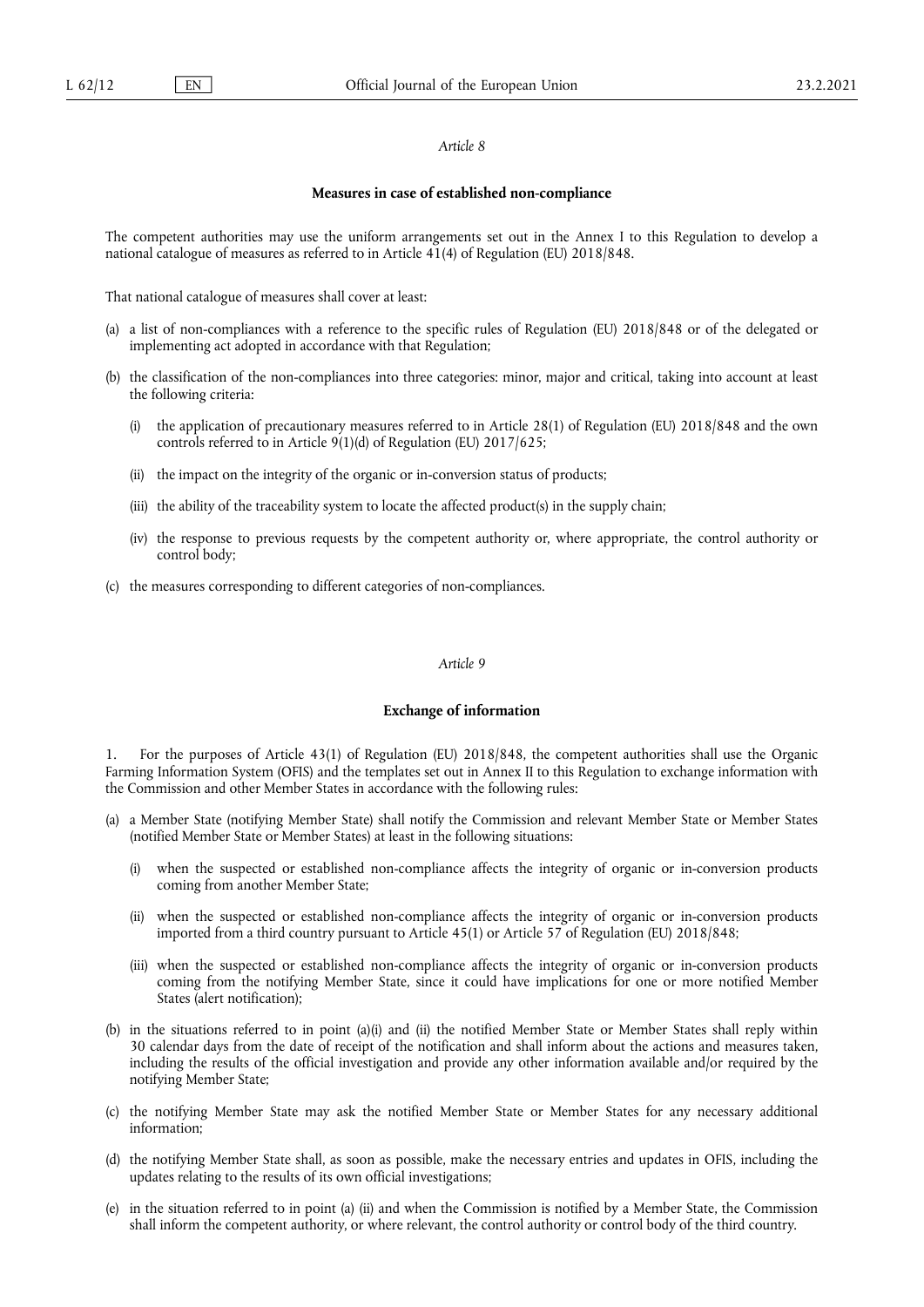2. In addition to the information obligation referred to in Article 32(b) of Regulation (EU) 2017/625, the control authority or control body shall, without delay, inform the competent authority that has conferred to it or has delegated to it certain official control tasks or certain tasks related to other official activities in accordance with Article 4(3) and Article 28(1) or Article 31 of that Regulation, about any suspicion or established non-compliance that affects the integrity of organic or in-conversion products. It shall also provide any other information required by that competent authority.

3. For the purposes of Article 43(3) of Regulation (EU) 2018/848, where operators or groups of operators and/or their subcontractors are controlled by different control authorities or control bodies, those control authorities and control bodies shall exchange the relevant information on the operations under their control.

4. For the purposes of Article 43(3) of Regulation (EU) 2018/848, where operators or groups of operators and/or their subcontractors change their control authority or control body, such operators and/or the control authority or control body concerned shall notify the competent authority without delay of that change.

The new control authority or control body shall request the control file of the operator or group of operators concerned from the previous control authority or control body. The previous control authority or control body shall hand over without delay to the new control authority or control body the control file of the operator or group of operators concerned, including the written records referred to in Article 38(6) of Regulation (EU) 2018/848, the status of the certification, the list of non-compliances and the corresponding measures taken by the previous control authority or control body.

The new control authority or control body shall ensure that non-compliances noted in the records of the previous control authority or control body have been or will be addressed by the operator.

5. For the purposes of Article 43(3) of Regulation (EU) 2018/848, where operators or groups of operators are subject to a traceability check and a mass balance check, control authorities and control bodies shall exchange the relevant information allowing finalisation of these checks.

6. The competent authorities shall take the appropriate measures and establish documented procedures to enable the exchange of information between them and the control authorities and/or control bodies to which they have conferred or delegated certain official control tasks or certain tasks related to other official activities as well as between those control authorities and/or control bodies.

# *Article 10*

#### **Transitional provisions**

1. Groups of operators in third countries complying with Regulations (EC) No 834/2007, (EC) No 889/2008 and (EC) No 1235/2008 before the date of entry into application of this Regulation and for which important administrative, legal and structural changes are necessary with regard to the maximum size of the group of operators laid down in the second paragraph of Article 4 of this Regulation, shall comply with that provision from 1 January 2025 at the latest.

2. The national catalogue of measures developed in accordance with Article 8 shall apply from 1 January 2023 at the latest.

## *Article 11*

#### **Entry into force and application**

This Regulation shall enter into force on the twentieth day following that of its publication in the *Official Journal of the European Union*.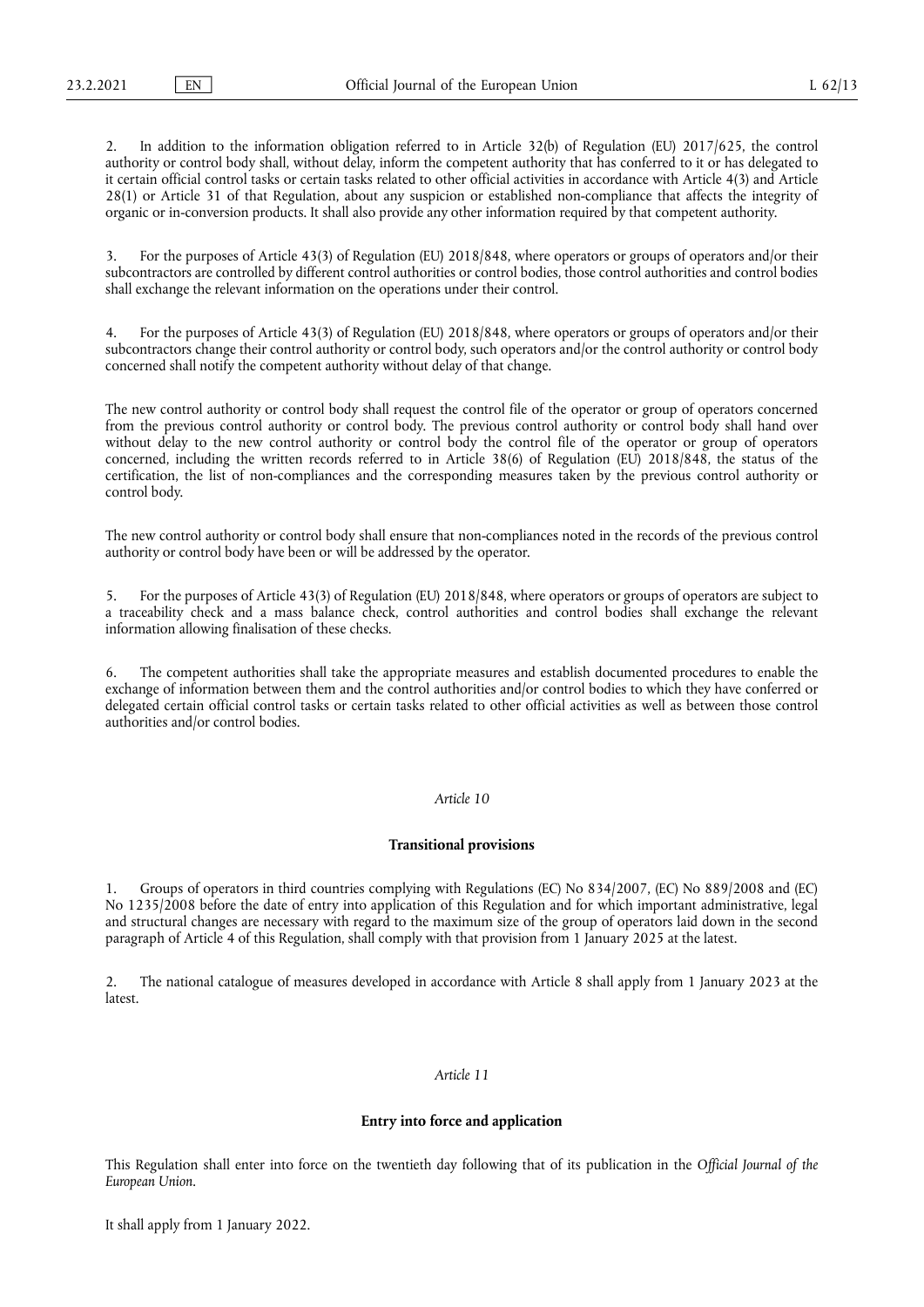This Regulation shall be binding in its entirety and directly applicable in all Member States.

Done at Brussels, 22 February 2021.

*For the Commission The President*  Ursula VON DER LEYEN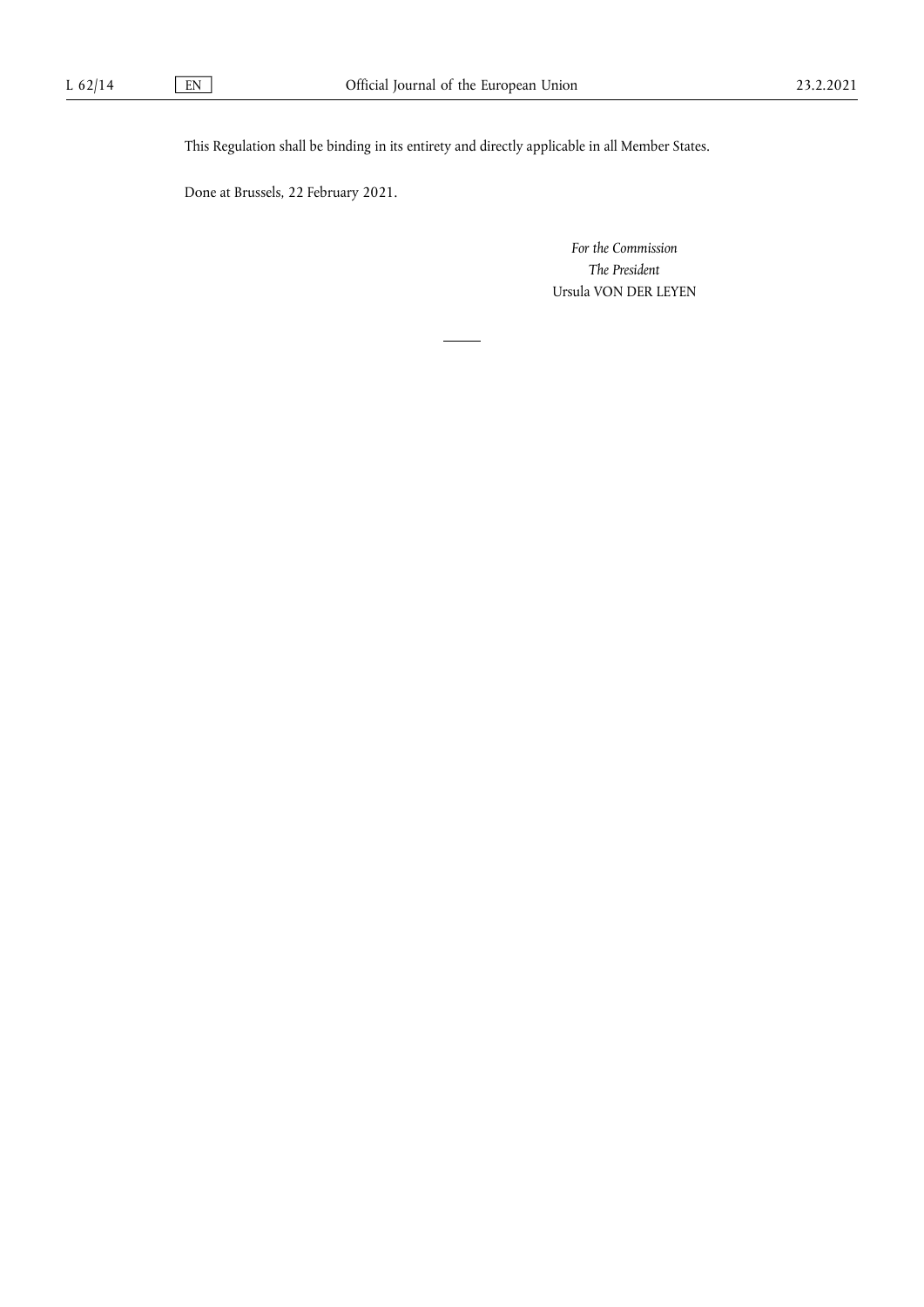#### *ANNEX I*

# **Uniform arrangements for the development and application of a national catalogue of measures as referred to in Article 8**

- 1. Competent authorities may classify cases of non-compliance as minor, major or critical, on the basis of the classification criteria in article 8, when one or more of the following situations apply:
	- (a) the case of non-compliance is minor when:
		- (i) the precautionary measures are proportionate and appropriate, and the controls that the operator has put in place are efficient;
		- (ii) the non-compliance does not affect the integrity of the organic or in-conversion product;
		- (iii) the traceability system can locate the affected product(s) in the supply chain and prohibition of placing products on the market with reference to organic production is possible;
	- (b) the case of non-compliance is major when:
		- (i) the precautionary measures are not proportionate and appropriate and the controls that the operator has put in place are not efficient;
		- (ii) the non-compliance affects the integrity of the organic or in-conversion product;
		- (iii) the operator did not correct in a timely manner a minor non-compliance;
		- (iv) the traceability system can locate the affected product(s) in the supply chain and prohibition of placing products on the market with reference to organic production is possible;
	- (c) the case of non-compliance is critical when:
		- (i) the precautionary measures are not proportionate and appropriate and the controls that the operator has put in place are not efficient;
		- (ii) the non-compliance affects the integrity of the organic or in-conversion product;
		- (iii) the operator fails to correct previous major non-compliances or repeatedly fails to correct other categories of non-compliances;
		- (iv) there is no information from the traceability system to locate the affected product(s) in the supply chain and prohibition of placing products on the market with reference to organic production is not possible.

#### 2. Measures

Competent authorities or, where appropriate, control authorities or control bodies may apply one or more of the following measures in a proportionate manner to the listed categories of cases of non-compliance:

| Category of non-compliance |  | Measure                                                                                                                                                                                                                                                   |  |
|----------------------------|--|-----------------------------------------------------------------------------------------------------------------------------------------------------------------------------------------------------------------------------------------------------------|--|
| Minor                      |  | Submission by the operator of an action plan within time<br>limit set on the correction of non-compliance                                                                                                                                                 |  |
| Major                      |  | No reference to organic production in the labelling and<br>advertising of the entire lot or production run concerned<br>(crop(s) or animal(s) affected) in accordance with Article<br>42(1) of Regulation (EU) 2018/848<br>New conversion period required |  |
|                            |  | Limitation of certificate's scope                                                                                                                                                                                                                         |  |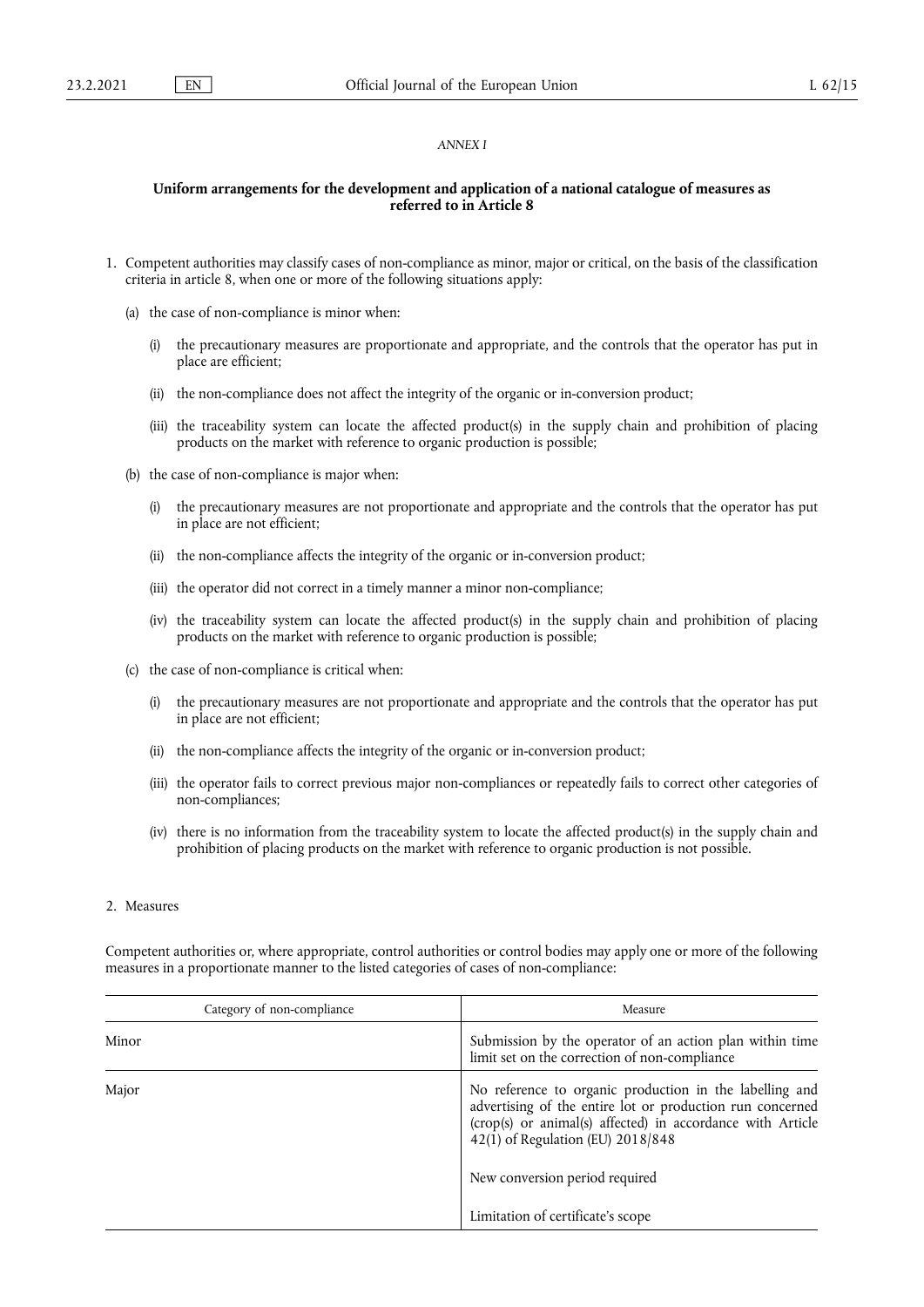|          | Improvement of the implementation of the precautionary<br>measures and the controls that the operator has put in<br>place to ensure compliance                                                                          |
|----------|-------------------------------------------------------------------------------------------------------------------------------------------------------------------------------------------------------------------------|
| Critical | No reference to organic production in the labelling and<br>advertising of the entire lot or production run concerned<br>(crop(s) or animal(s) affected) in accordance with Article<br>42(1) of Regulation (EU) 2018/848 |
|          | Prohibition of marketing products which refer to organic<br>production for a given period in accordance with Article<br>42(2) of Regulation (EU) 2018/848                                                               |
|          | New conversion period required<br>Limitation of the certificate's scope<br>Suspension of the certificate<br>Withdrawal of the certificate                                                                               |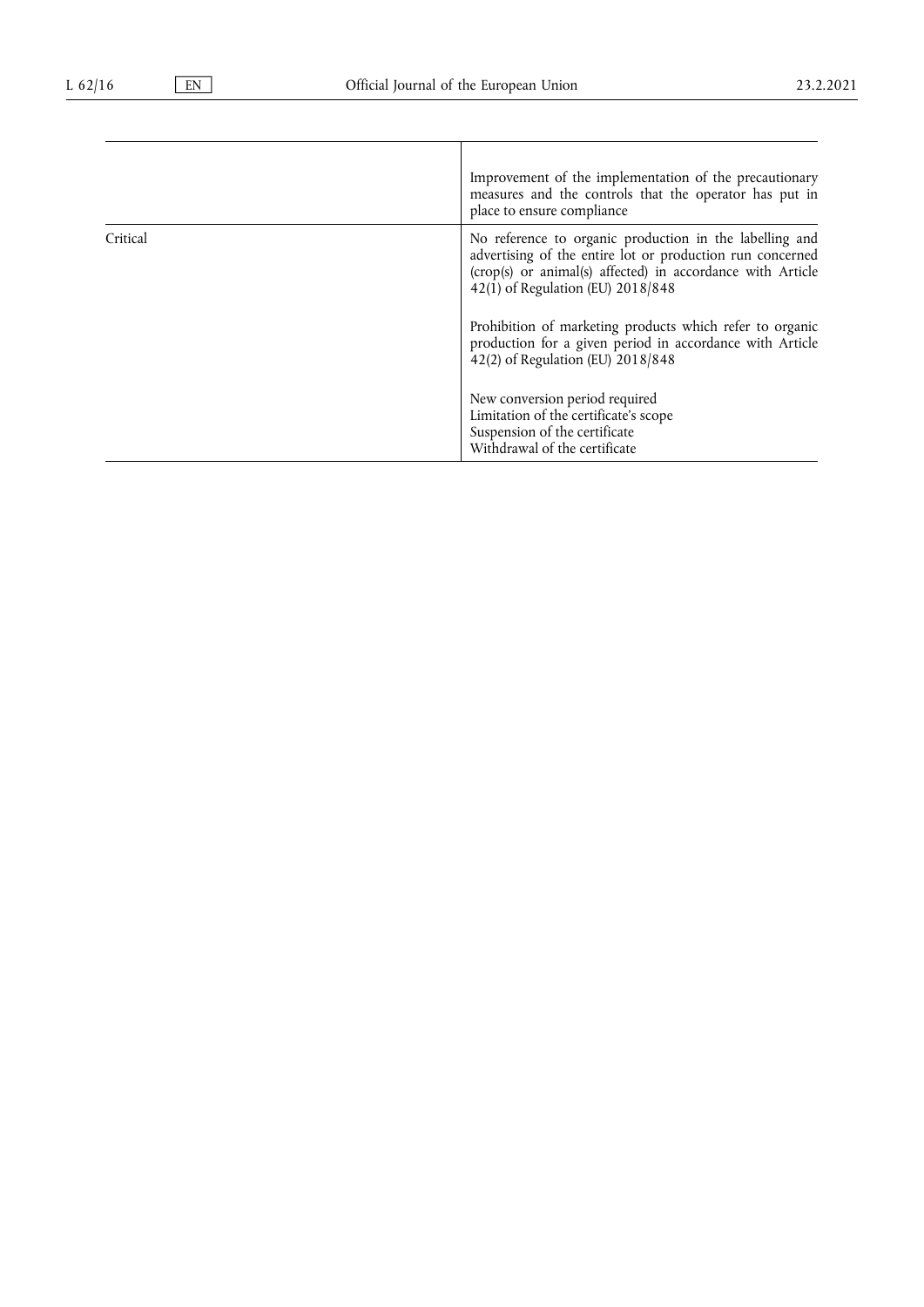# *ANNEX II*

# **OFIS templates as referred to in Article 9**

1. Template for a standard notification on suspected or established non-compliance

| *First language:                                                                                                                                                                                               |
|----------------------------------------------------------------------------------------------------------------------------------------------------------------------------------------------------------------|
| Second language:                                                                                                                                                                                               |
| A. Notifying Member State:                                                                                                                                                                                     |
| 1) Country:                                                                                                                                                                                                    |
| 2) Competent authority - contact details:                                                                                                                                                                      |
| *3) Date of notification (DD/MM/YYYY):                                                                                                                                                                         |
| *4) Reference                                                                                                                                                                                                  |
| <b>B. Notified Member State or Member States:</b>                                                                                                                                                              |
| *1) Country/countries:                                                                                                                                                                                         |
| Competent authority/authorities - contact details:                                                                                                                                                             |
| C. Product:                                                                                                                                                                                                    |
| Category of product:<br>$*1)$                                                                                                                                                                                  |
| Product/trade name:<br>$*2)$                                                                                                                                                                                   |
| Country of origin:<br>$*3)$                                                                                                                                                                                    |
| Description of the product (packaging size and form, etc.) – please attach copied or scanned seal or label:<br>4)                                                                                              |
| Identification of the lot (e.g. lot number, delivery number, delivery date, etc.):<br>5)                                                                                                                       |
| Other information:<br>6)                                                                                                                                                                                       |
| D. Traceability:                                                                                                                                                                                               |
| Please describe in detail the complete supply chain:                                                                                                                                                           |
| 1) Producer – contact details – competent authority or, where appropriate, the control authority or control body:                                                                                              |
| Processor/seller in the country of origin – contact details – competent authority or, where appropriate, the control<br>2)<br>authority or control body:                                                       |
| Importer in the notifying country – contact details – competent authority or, where appropriate, the control authority<br>3)<br>or control body:                                                               |
| Wholesaler – contact details – competent authority or, where appropriate, the control authority or control body:                                                                                               |
| Retailer or other operator in the notifying country, where the non-compliance has been detected – contact details –<br>5)<br>competent authority or, where appropriate, the control authority or control body: |
| Authority (ies):                                                                                                                                                                                               |

Other actors: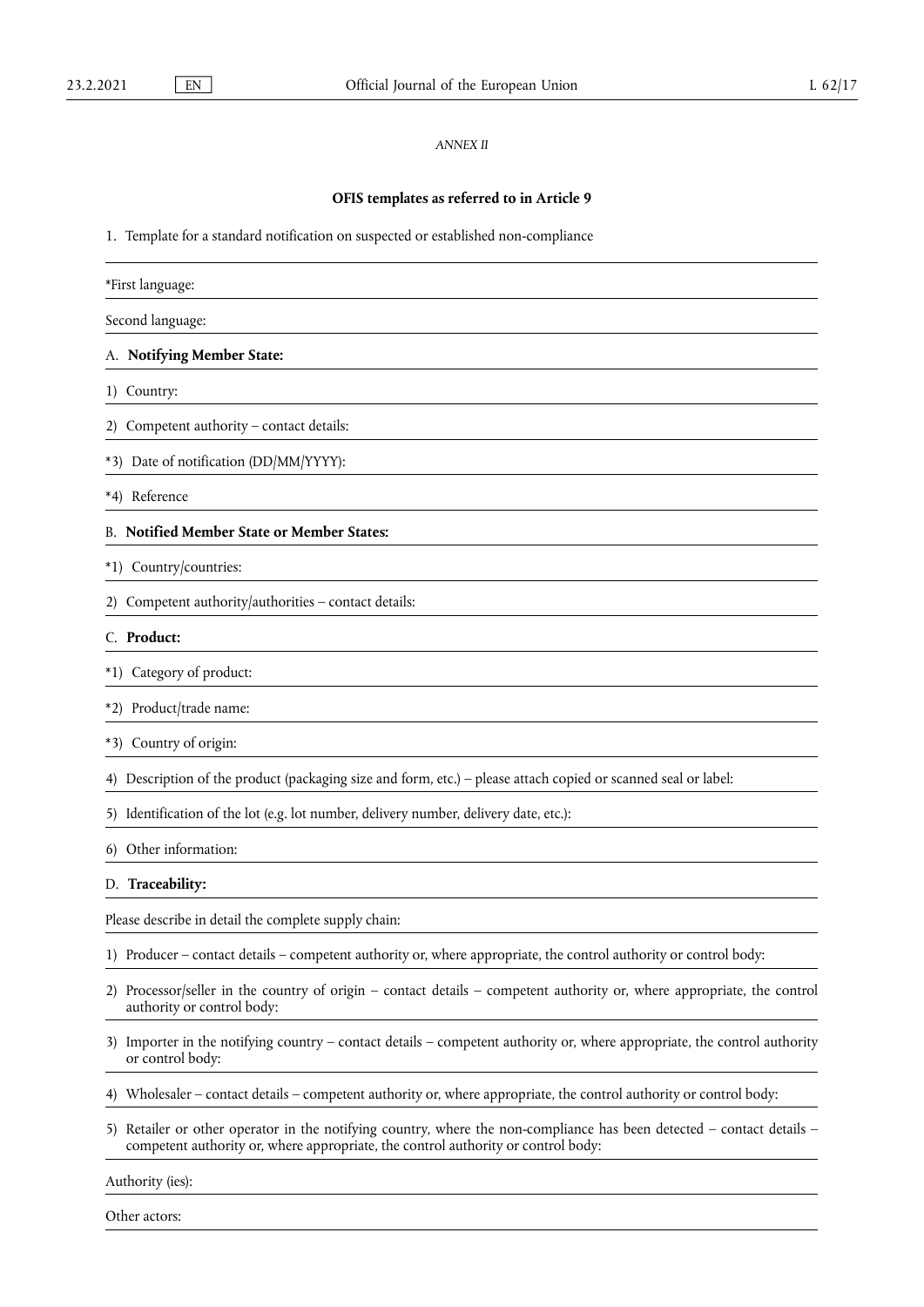#### E. **Non-compliance, suspicion of non-compliance, other problem raised:**

\*1) Nature of the non-compliance/suspicion of non-compliance/other problem raised.

Which non-compliance/suspicion of non-compliance/other problem raised has been identified?:

<span id="page-12-1"></span>\*In what aspect does it represent a non-compliance/suspicion of non-compliance/other problem raised with Regulation (EU)  $2018/848$  of the European Parliament and of the Council  $(1)$ ?:

2) Context of the detection of the non-compliance/suspicion of non-compliance/other problem raised – please attach a copy of invoice or other supporting documents:

Date of the detection of the non-compliance/suspicion of non-compliance/other problem raised (DD/MM/YYYY):

Place of the detection of the non-compliance/suspicion of non-compliance/other problem raised:

3) Analysis of the samples/tests (if any) – please attach a copy of analysis report:

Date of sampling/testing (DD/MM/YYYY):

Place of sampling/testing:

Date of the analysis – report (DD/MM/YYYY):

Details (name of the laboratory, methods used, results):

Name of the substances found:

Level of the residues detected:

Is the level above the threshold allowed in food (or feed) in general?:

Is the level for labeling of GMO-contents overshot?:

# F. **Market influence:**

1) Has the product been withdrawn from the market, blocked or marketed?:

2) Which actors have been already informed?:

3) Are other Member States affected? If so, which Member States?:

G. **Measures taken:** 

1) Have any voluntary measures been taken (on the product/operator/market)?:

2) Have any compulsory measures been taken?:

3) What is the scope of the measures (national, regional, exports, etc.)?:

4) Date of entry into force: (DD/MM/YYYY):

5) Duration (in months):

6) Justification/legal basis of the measures:

7) Which competent authority or, where appropriate, control authority or control body has adopted the measures?:

#### H. **Other information/Evaluation:**

#### I. **Annexes:**

Copied or scanned documentation of the product (seal, label, etc.). Copy of invoice, documentary account or document of transport or delivery order. Analysis report and/or any other relevant documents:

<span id="page-12-0"></span>[<sup>\(</sup>](#page-12-1) 1 ) Regulation (EU) 2018/848 of the European Parliament and of the Council of 30 May 2018 on organic production and labelling of organic products and repealing Council Regulation (EC) No 834/2007 (OJ L 150, 14.6.2018, p. 1).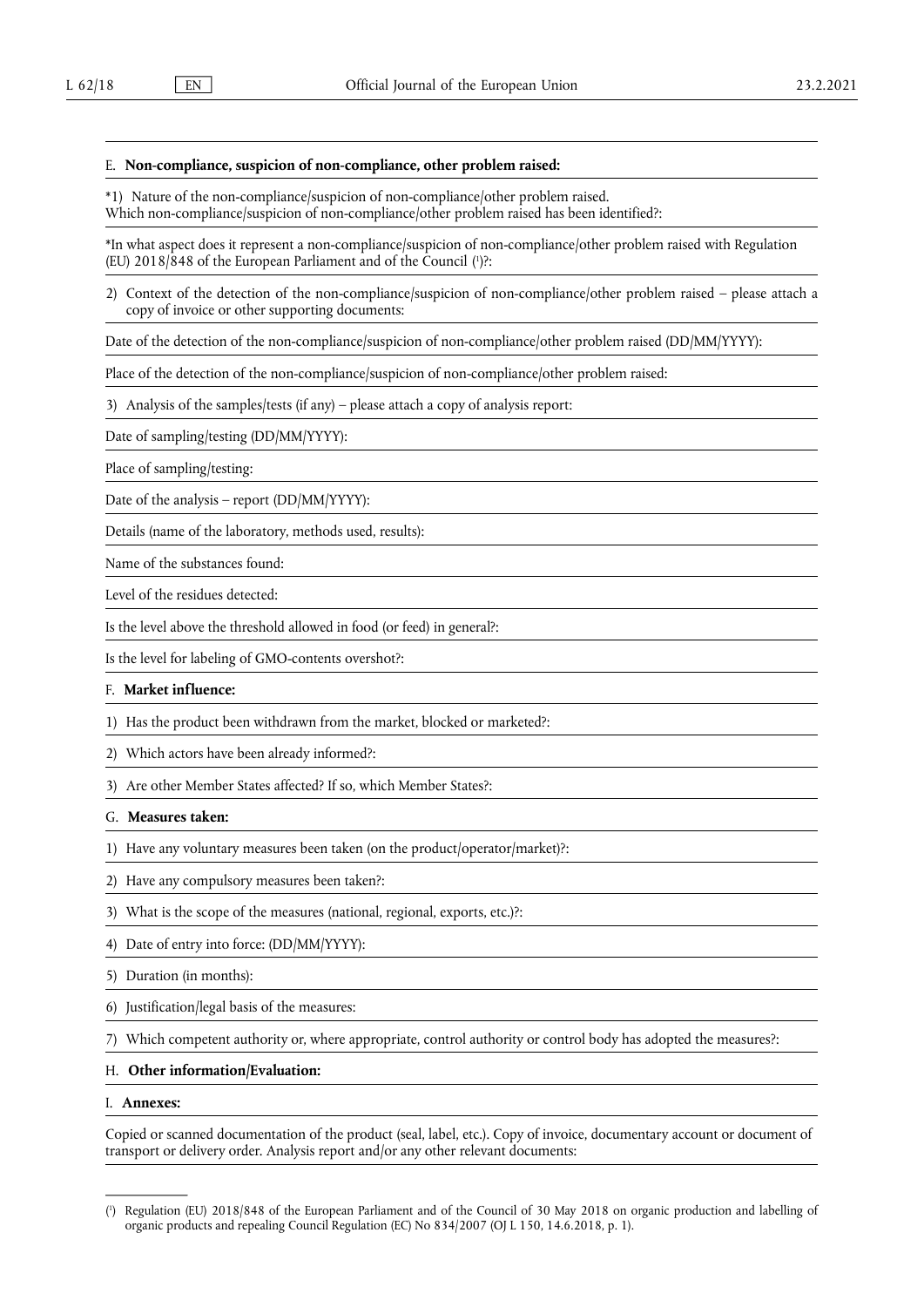2. Template for a standard reply to a standard notification on suspected or established non-compliance

| *First language: |
|------------------|
|------------------|

Second language:

Version of reply:

## A. **Notified Member State:**

1) Country:

2) Competent authority – contact details:

\*3) Date (DD/MM/YYY):

\*4) Reference:

B. **Notification:** 

1) Country:

2) Competent authority – contact details:

\*3) Date of notification (DD/MM/YYYY):

\*4) Reference of notification (same as in point A.4 of the notification):

\*5) Product:

6) Non-compliance/suspicion of non-compliance/other problem raised:

## C. **Investigation**

- 1) Which competent authority(-ies) or, where appropriate, control authority(-ies) and/or control body(-ies) are/were in charge of the investigation?:
- 2) Describe cooperation between the different operators and competent authority(-ies) or, where appropriate, control authority(-ies) and/or control body(-ies) involved, in the different countries involved (if any)?:

3) Which investigation methods/procedures have been used?:

For instance, have the operators concerned been submitted to a specific control?:

Have samples been taken and analysed?:

4) What is the outcome of the investigation?:

What are the results of the inspections/analyses (if any)?:

Has the origin of the non-compliance/suspicion of non-compliance/other problem raised been cleared out?:

What is your assessment on the seriousness of the non-compliance/suspicion of non-compliance/other problem raised?:

5) Have the origin of the contamination/non-compliance/suspicion of non-compliance/other problem raised and the responsibility of the actors been clearly identified and established?:

Have the operators identified been involved in other non-compliance/suspicion of non-compliance/other problem raised cases in the last 3 years?:

#### D. **Measures and penalties:**

\*1) What preventive and corrective measures have been taken (e.g. as regards the distribution/circulation of the product on the Union market and third-country markets)?: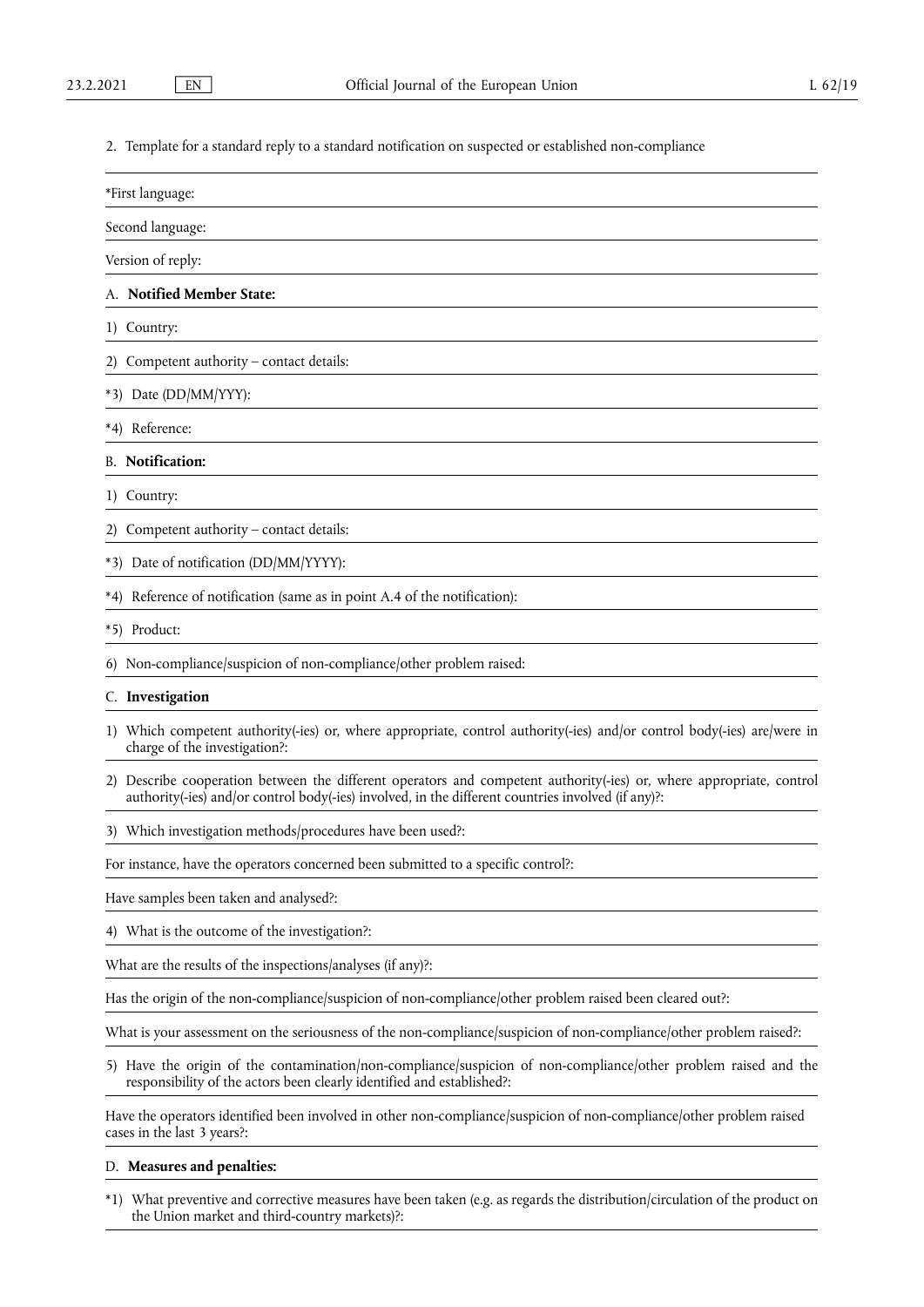<span id="page-14-1"></span>2) What actions in case of non-compliance/suspicion of non-compliance/other problem raised were taken on the operators and/or the products concerned? ( 2 [\):](#page-14-0)

\*Mode of actions (written form, warning, etc.)?:

Was the certification of the producer/processor limited, suspended or withdrawn?:

Date of entry into force of the actions (if any) (DD/MM/YYYY):

Duration of the actions (if any) (in months):

Competent authority or, where appropriate, control authority and/or control body which adopted and applied the actions (if any):

3) Are additional inspections planned at the operators concerned?:

4) What other measures are the competent authority or, where appropriate, the control authority or control body planning to prevent the occurrence of similar cases?:

E. **Other information:** 

F. **Annexes:** 

3. Template for an alert notification

#### 1. **Alert origin and status**

Alerting Country:

Competent authority:

#### 2. **Alerted country or countries**

| Country | <b>Competent authority</b> | Coordinator | Scope |
|---------|----------------------------|-------------|-------|
|         |                            |             |       |

## 3. **Non-compliance**, **fraud, other issue and suspicion thereof (hereinafter " non-compliance" )**

Title:

Description:

What is your assessment on the seriousness of the non-compliance?

Which actors have been already informed?

# **Detection context**

Date:

Place:

Person/body detecting the non-compliance:

Union legislation at stake (reference(s)):

# 4. **Product traceability**

# **Description**

Name:

Brand/trade name:

Other aspects:

# **Consignment**

Consignment/lot/delivery number:

Country of origin:

Total net/gross weight, volume:

Other information:

<span id="page-14-0"></span>[\(](#page-14-1) $\hat{i}$ ) Measure pursuant to Articles 29(1) and (2), 41(1) to (4) and 42 of Regulation (EU) 2018/848.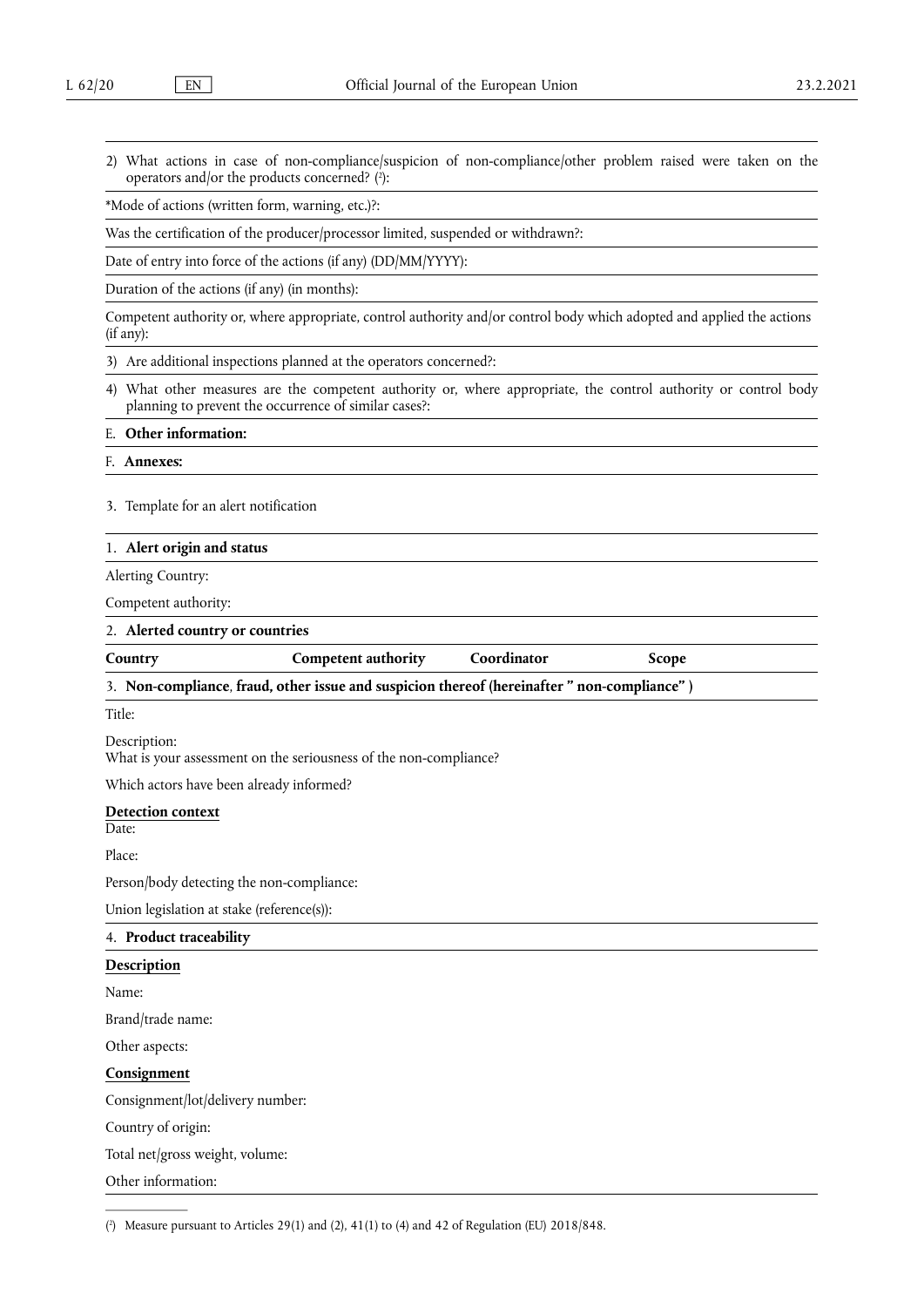**Supply chain – description of operators** (name – type – contact details – control body/control authority (with contact details))

# 5. **Measures taken**

0. No action yet (please explain why)

- 1. Prohibition of the placing on the market of the product(basis date quantities)
- 2. Downgrading product to conventional (basis date quantities from/to)
- 3. Suspension of certificate of the operator (from/to scope)
- 4. De-certification of operator (as from)
- 5. Other measures (please describe)

# 6. **Other information**

7. **Files** 

4. Template for a standard international notification on suspected or established non-compliance

| Notifying country:                                                                                                                                                                                             |  |  |
|----------------------------------------------------------------------------------------------------------------------------------------------------------------------------------------------------------------|--|--|
| Country:                                                                                                                                                                                                       |  |  |
| <b>Notified Actor details:</b><br>Notified Actor Type:<br>Actor code:<br>Actor version:<br>Name:<br>Street:<br>Postcode:<br>Locality:<br>Telephone:<br>Mail:<br>Fax<br>Website link:<br>URL site:<br>Comments: |  |  |
| A. Product:                                                                                                                                                                                                    |  |  |
| *1) Country of origin:                                                                                                                                                                                         |  |  |
| *2) Category of product:                                                                                                                                                                                       |  |  |
| *3) Product/trade name:                                                                                                                                                                                        |  |  |
| 4) Description of the product (packaging size and form, etc.) – please attach copied or scanned seal or label:                                                                                                 |  |  |
| 5) Identification of the lot (e.g. lot number, delivery number, delivery date, etc.):                                                                                                                          |  |  |
| Other information:<br>6)                                                                                                                                                                                       |  |  |
| B. Traceability:                                                                                                                                                                                               |  |  |
| Please describe in detail the complete supply chain:                                                                                                                                                           |  |  |
| 1) Producer – contact details – control authority or control body:                                                                                                                                             |  |  |
| 2) Processor/seller/exporter in the country of origin - contact details - control authority or control body:                                                                                                   |  |  |
| Importer in the notifying country - contact details - control authority or control body:<br>3)                                                                                                                 |  |  |
| 4) Wholesaler - contact details - control authority or control body:                                                                                                                                           |  |  |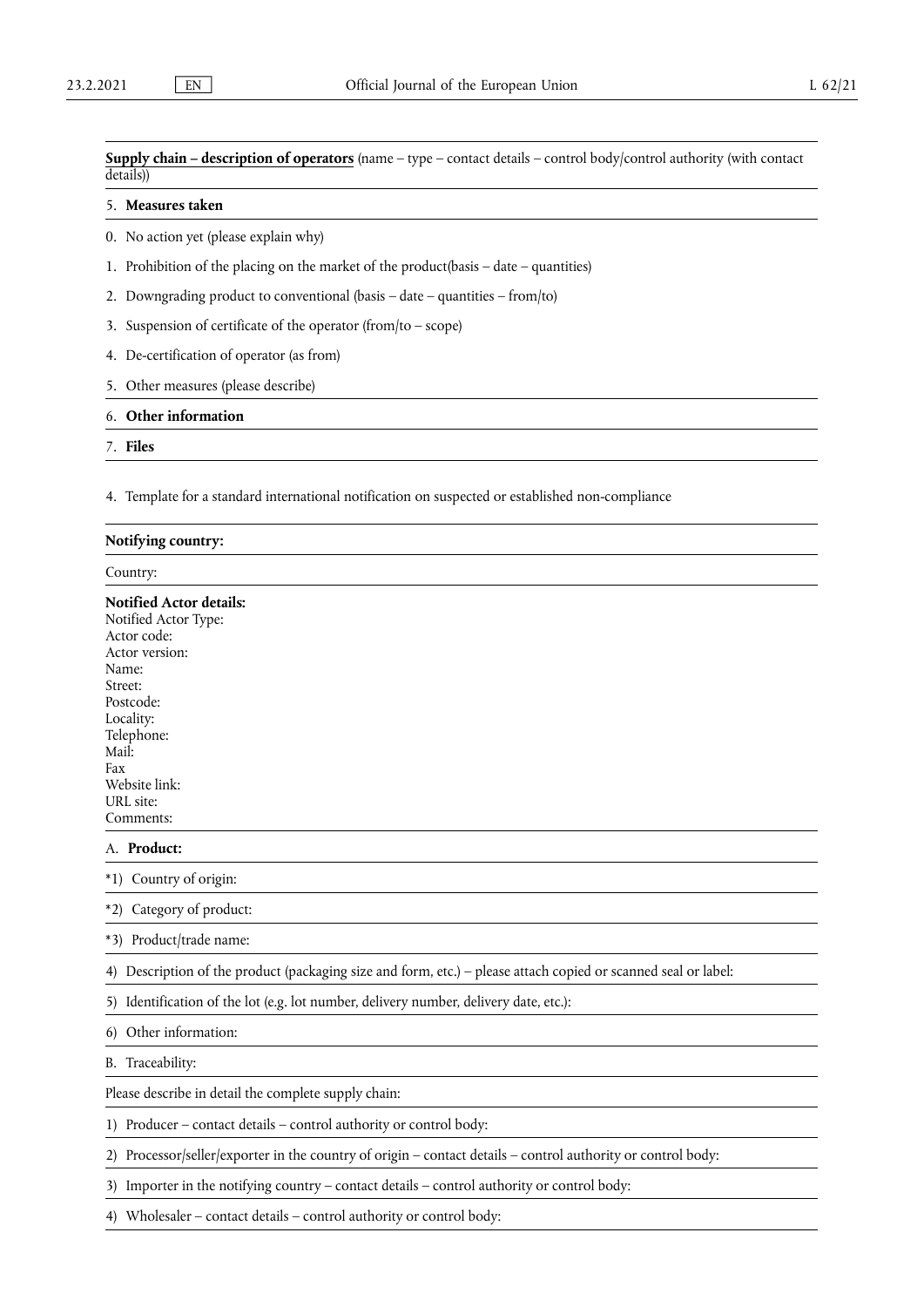5) Retailer or other operator in the notifying country, where the non-compliance has been detected – contact details – control authority or control body:

Authority (ies):

Other actors:

#### C. **Non-compliance, suspicion of non-compliance, other problem raised:**

\*1) Nature of the non-compliance/suspicion of non-compliance/other problem raised. Which non-compliance/suspicion of non-compliance/other problem raised has been identified?:

<span id="page-16-1"></span>\*In what aspect does it represent a non-compliance/suspicion of non-compliance/other problem raised with Regulation (EU) 2018/848 of the European Parliament and of the Council ( 3 [\)?](#page-16-0):

2) Context of the detection of the non-compliance/suspicion of non-compliance/other problem raised – please attach a copy of invoice or other supporting documents:

Date of the detection of the non-compliance/suspicion of non-compliance/other problem raised (DD/MM/YYYY):

Place of the detection of the non-compliance/suspicion of non-compliance/other problem raised:

3) Analysis of the samples/tests (if any) – please attach a copy of analysis report:

Date of sampling/testing (DD/MM/YYYY):

Place of sampling/testing:

Date of the analysis – report (DD/MM/YYYY):

Details (name of the laboratory, methods used, results):

Name of the substances found:

Level of the residues detected:

Is the level above the threshold allowed in food (or feed) in general?:

Is the level for labeling of GMO-contents overshot?:

# D. **Market influence:**

- 1) Has the product been withdrawn from the market, blocked?:
- 2) Which actors have been already informed?:
- 3) Are other Member States affected? If so, which Member States?:

# E. **Measures taken:**

- 1) Have any voluntary measures been taken (on the product/operator/market)?:
- 2) Have any compulsory measures been taken?:
- 3) What is the scope of the measures (national, regional, exports, etc.)?:
- 4) Date of entry into force: (DD/MM/YYYY):

5) Duration (in months):

<span id="page-16-0"></span>[<sup>\(</sup>](#page-16-1) 3 ) Regulation (EU) 2018/848 of the European Parliament and of the Council of 30 May 2018 on organic production and labelling of organic products and repealing Council Regulation (EC) No 834/2007 (OJ L 150, 14.6.2018, p. 1).